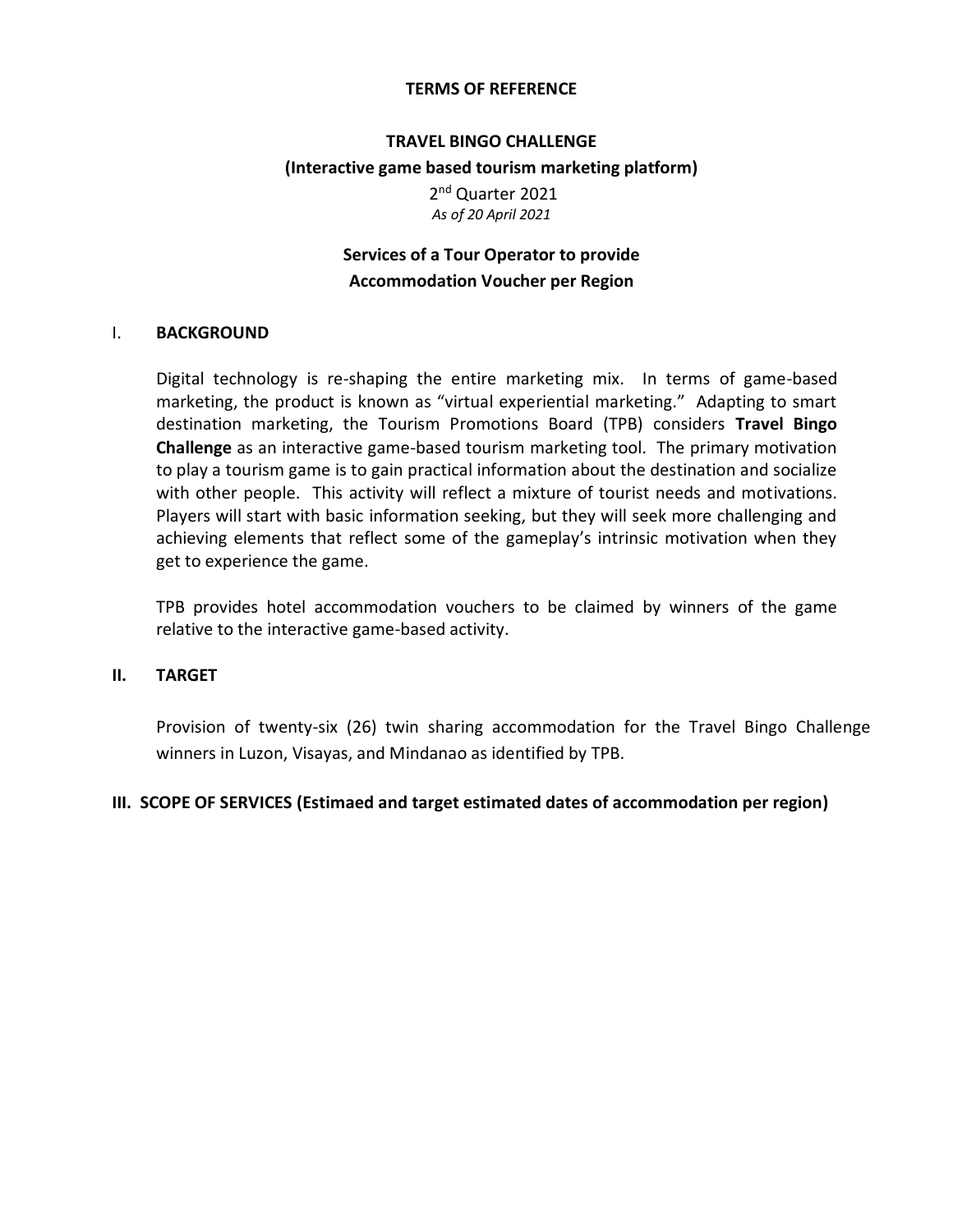| <b>Region</b>                                                                                                                                                                                                                                               | No. of<br><b>Rooms</b> | No. of Pax     | <b>Duration</b> | <b>Budget</b> |  |
|-------------------------------------------------------------------------------------------------------------------------------------------------------------------------------------------------------------------------------------------------------------|------------------------|----------------|-----------------|---------------|--|
| Region I<br>a. Ilocos Norte<br>A hotel located in Laoag city<br>in the midst of sand dune<br>along a 2-kilometer shoreline<br>facing the south china sea<br>with a deluxe type of room<br>with complimentary<br>breakfast.                                  | $\overline{2}$         | 4              | 2 Nights        | PhP28,000.00  |  |
| b. Ilocos Sur<br>A hotel located at the heart                                                                                                                                                                                                               | $\overline{2}$         | $\overline{2}$ | 1 Night         | Php14,000.00  |  |
| of the Heritage Village in<br>Vigan City with a museum<br>and a trip advisor choice in<br>2019, deluxe type of room<br>with complimentary<br>breakfast.                                                                                                     |                        |                |                 |               |  |
| Region II (Batanes)<br>A boutique hotel nestled<br>atop rolling hills with an air-<br>condition ocean view suites<br>embracing art, nature and<br>culture in the idyllic town of<br>Basco, Batanes, deluxe type<br>of room with complimentary<br>breakfast. | $\mathbf{1}$           | $\overline{2}$ | 3D/2N           | 80,000.00     |  |
| Region III (Bataan)<br>Resort must vanguard with<br>Filipino Heritage and home<br>to collection of restored<br>Spanish-Filipino houses in<br>Bagac, Bataan. With deluxe<br>type of room with<br>complimentary breakfast)                                    | 3                      | 6              | 3D/2N           | 60,000.00     |  |
| Region IV-A (Tagaytay)<br>The hotel must be located in<br>Tagaytay City with a breath<br>taking views of taal volcano                                                                                                                                       | 4                      | 8              | 3D/2N           | 80,000.00     |  |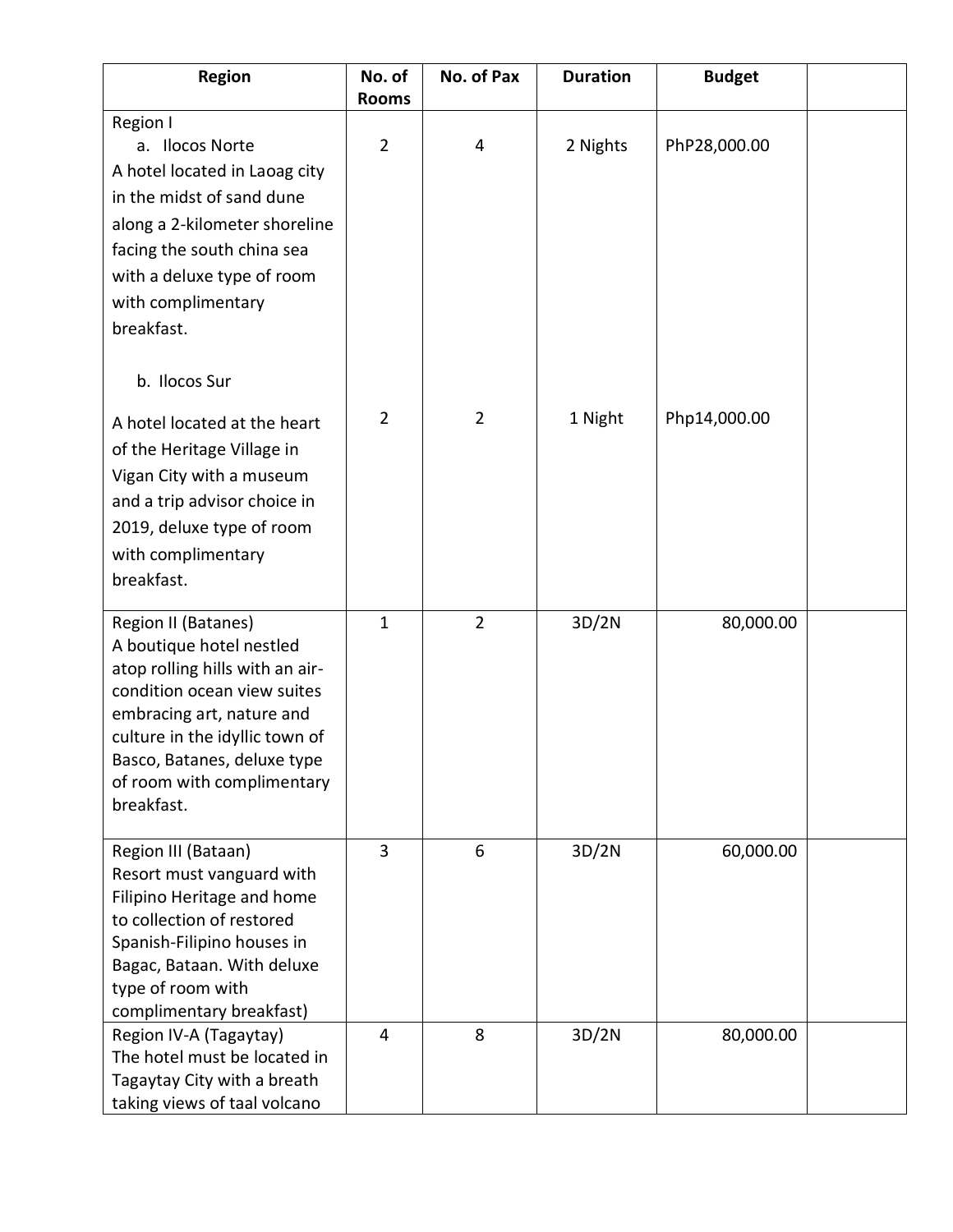| with luxe infinity pool that                  |   |    |       |            |  |
|-----------------------------------------------|---|----|-------|------------|--|
| boast overlooking taal lake,                  |   |    |       |            |  |
| deluxe type of room with                      |   |    |       |            |  |
| complimentary breakfast.                      |   |    |       |            |  |
| Region IV-B                                   | 3 | 6  | 3D/2N | 60,000.00  |  |
| The property must be model                    |   |    |       |            |  |
| for sustainable tourism and                   |   |    |       |            |  |
| awarded by ASEAN and DOT                      |   |    |       |            |  |
| Anahaw certification. Rooms                   |   |    |       |            |  |
| must be deluxe type with                      |   |    |       |            |  |
| complimentary breakfast) 15                   |   |    |       |            |  |
| minutes boat ride away from                   |   |    |       |            |  |
| Puerto Princesa                               |   |    |       |            |  |
| Underground River.                            |   |    |       |            |  |
| Region V (Bicol)                              | 3 | 6  | 4D/3N | 63,000.00  |  |
| A hotel strategically located                 |   |    |       |            |  |
| at the heart of Legazpi City                  |   |    |       |            |  |
| with a four storey building,                  |   |    |       |            |  |
| deluxe type of room with                      |   |    |       |            |  |
| complimentary breakfast.                      |   |    |       |            |  |
|                                               |   |    |       |            |  |
| Region VI (Boracay)                           | 5 | 10 | 3D/2N | 100,000.00 |  |
| Crimson Hotel or The Linden                   |   |    |       |            |  |
| Suite Boracay A hotel that                    |   |    |       |            |  |
| has a spa with infinity pool                  |   |    |       |            |  |
| situated in Boracay Island                    |   |    |       |            |  |
| ((deluxe type of room with                    |   |    |       |            |  |
| complimentary breakfast))                     |   |    |       |            |  |
|                                               |   |    |       |            |  |
| Region VII (Bohol)                            | 3 | 6  | 3D/2N | 60,000.00  |  |
| A luxury type of resort that                  |   |    |       |            |  |
| has an ASEAN Green Hotel                      |   |    |       |            |  |
| Awardee located along the                     |   |    |       |            |  |
| shores of North Bohol                         |   |    |       |            |  |
| Panglao Island, deluxe type                   |   |    |       |            |  |
| of room with complimentary                    |   |    |       |            |  |
| breakfast                                     |   |    |       |            |  |
|                                               | 3 | 6  |       |            |  |
| Region VIII (Leyte)                           |   |    | 3D/2N | 42,000.00  |  |
| deluxe type of room with                      |   |    |       |            |  |
| complimentary breakfast in                    |   |    |       |            |  |
| <b>Tacloban City</b><br>Region IX (Zamboanga) | 3 | 6  | 3D/2N | 42,000.00  |  |
| A hotel located at the heart                  |   |    |       |            |  |
| of Zamboanga city located                     |   |    |       |            |  |
|                                               |   |    |       |            |  |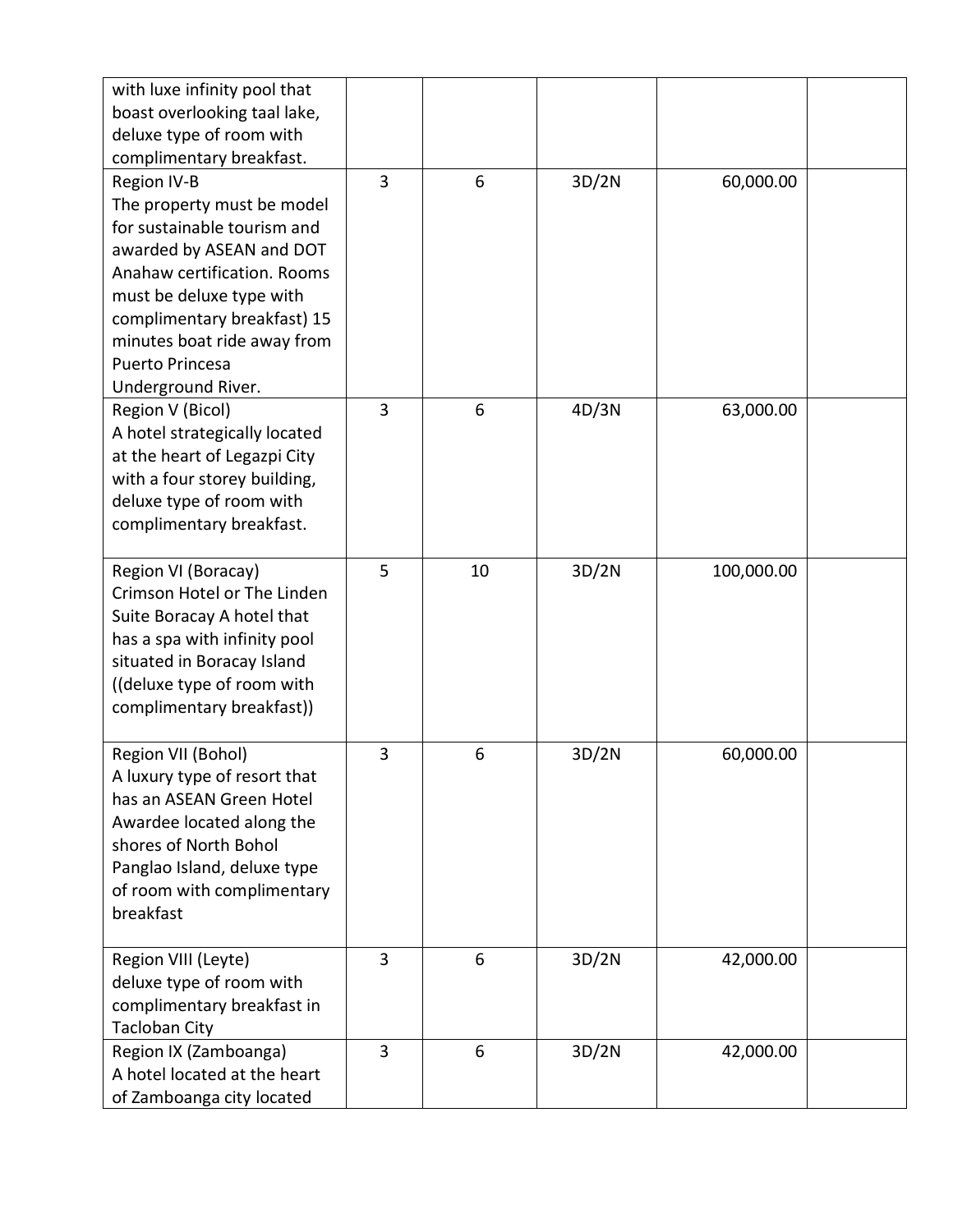| <b>TOTAL</b>                                                                                                                                                                                       | 49 | 96 |       | PhP 997,500.00 |  |
|----------------------------------------------------------------------------------------------------------------------------------------------------------------------------------------------------|----|----|-------|----------------|--|
| Region CAR (Baguio)<br>A Mountain resort located<br>inside at the Camp John Hay,<br>deluxe type of room with<br>complimentary breakfast.                                                           | 3  | 6  | 3D/2N | 70,000.00      |  |
| Region XIII (Siargao)<br>A resort in southeastern side<br>of Siargao with outdoor pool<br>and sun terrace overlooking<br>the Pacific Ocean, deluxe<br>type of room with<br>complimentary breakfast | 5  | 10 | 3D/2N | 112,500.00     |  |
| <b>Region XII</b><br>A Hotel property located at<br>the heart of General Santos<br>City in front of SM General<br>Santos City, deluxe type of<br>room with complimentary<br>breakfast              | 3  | 6  | 3D/2N | 54,000.00      |  |
| <b>Region XI</b><br>Luxury resort in Samal Island<br>with Mindanao's Mandaya<br>weaving with touch of<br>authentic Mindanaoan<br>ambiance, deluxe type of<br>room with complimentary<br>breakfast) | 3  | 6  | 3D/2N | 90,000.00      |  |
| Region X (Bukidnon)<br>A mountain resort located at<br>Manolo fortich Bukidnon,<br>deluxe type of room with<br>complimentary breakfast                                                             | 3  | 6  | 3D/2N | 42,000.00      |  |
| 300 meters away from the<br>Zamboanga city International<br>Airport, deluxe type of room<br>with complimentary<br>breakfast                                                                        |    |    |       |                |  |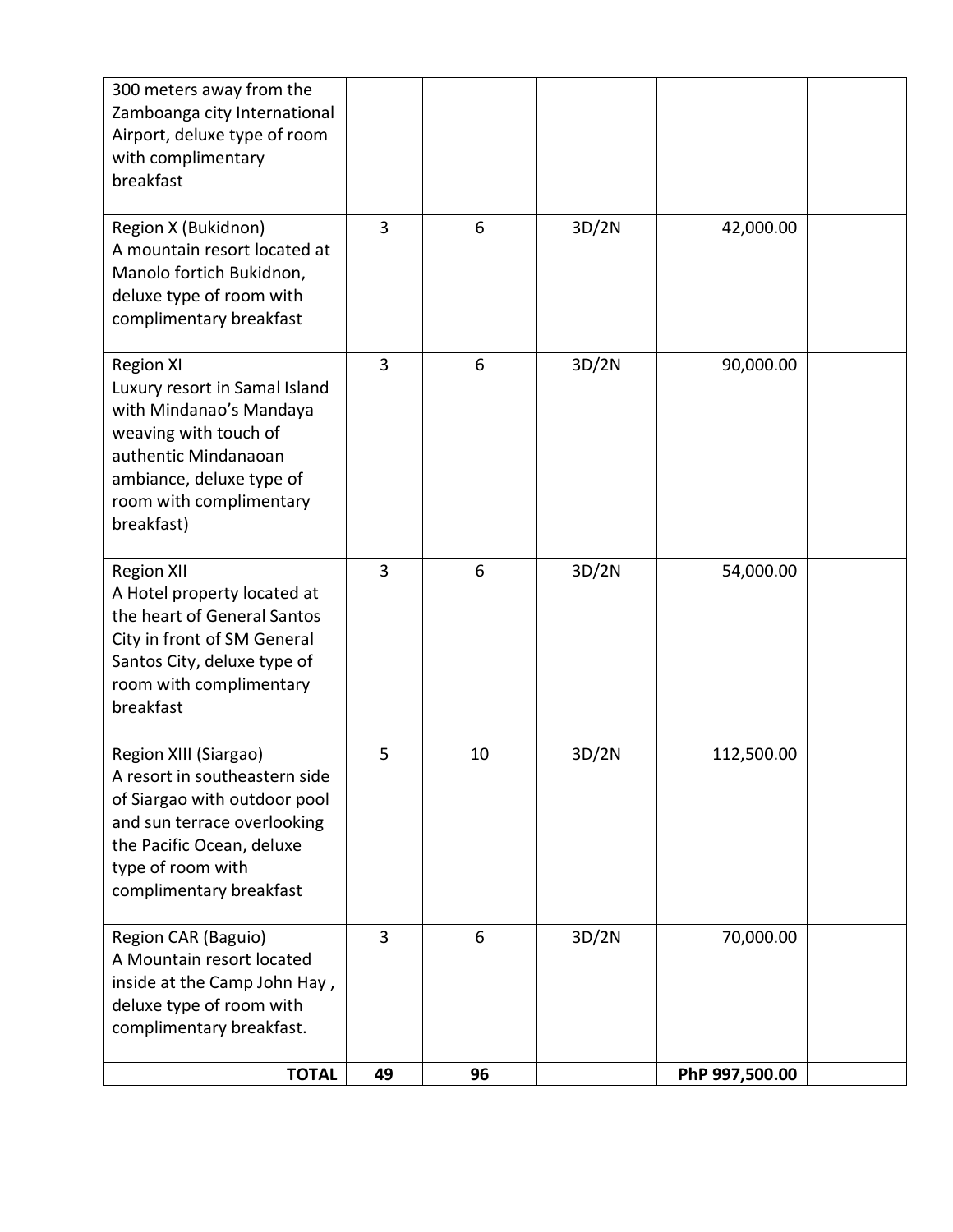Note:

- 1. Accommodation includes complimentary daily breakfast per person.
- 2. Provision of basic toiletries and bottled water inside the room
- 3. Twin sharing air-conditioned accommodation
- 4. Inclusive of all applicable taxes and fees

# **IV. ELIGIBILITY REQUIREMENTS**

Must have a PHILGEPS Certificate

## V. **QUALIFICATION OF THE BIDDERS**

- a. The establishment/s to be proposed must be a Certified DOT Accredited (please submit a copy of the Certificate); and
- b. Must submit the DOT- Certificate of Authority to Operate (DOT-COA), stating the establishment is compliant with the Health and Safety Guideline Protocols set by the Local Government Unit and the Regional DOT Office

# VI. **APPROVED BUDGET FOR THE CONTRACT (ABC)**

The Approved Budget for the Contract is **NINE HUNDRED NINETY-SEVEN THOUSAND FIVE HUNDRED PESOS ONLY (PHP 997,500.00**), inclusive of all applicable fees and taxes. The financial proposal should be broken down per region as mentioned above. The winning bid shall be determined based on the quality of the proposal with the most advantageous financial package cost, provided that the amount of bid does not exceed the above-mentioned approved budget. The deadline for submission of bids should be at a time and place specified in the request for quotation (RFQ).

### **VII. TERMS OF PAYMENT**

Send the bill to the Tourism Promotions Board after the completion of services

| <b>Region</b>       | No. of<br><b>Rooms</b> | No. of<br>Pax  | <b>Duration</b> | <b>Budget</b> | *supplier will be<br>paid once TPB<br>receive the Travel<br><b>Official Travel</b><br>Voucher. |
|---------------------|------------------------|----------------|-----------------|---------------|------------------------------------------------------------------------------------------------|
| Region I            |                        |                |                 |               | 3 <sup>rd</sup> week of May                                                                    |
| <b>Ilocos Norte</b> | $\overline{2}$         | 4              | 2 Nights        | PhP14,000.00  | until December                                                                                 |
| Ilocos Sur          | $\overline{2}$         | 4              | 1 Night         | 28,000.00     | 2021                                                                                           |
| Region II (Batanes) | 1                      | $\overline{2}$ | 3D/2N           | 80,000.00     | 3 <sup>rd</sup> week of May                                                                    |
|                     |                        |                |                 |               | until December                                                                                 |
|                     |                        |                |                 |               | 2021                                                                                           |
| Region III (Bataan) | 3                      | 6              | 3D/2N           | 60,000.00     | 3 <sup>rd</sup> week of May                                                                    |
|                     |                        |                |                 |               | until December                                                                                 |
|                     |                        |                |                 |               | 2021                                                                                           |